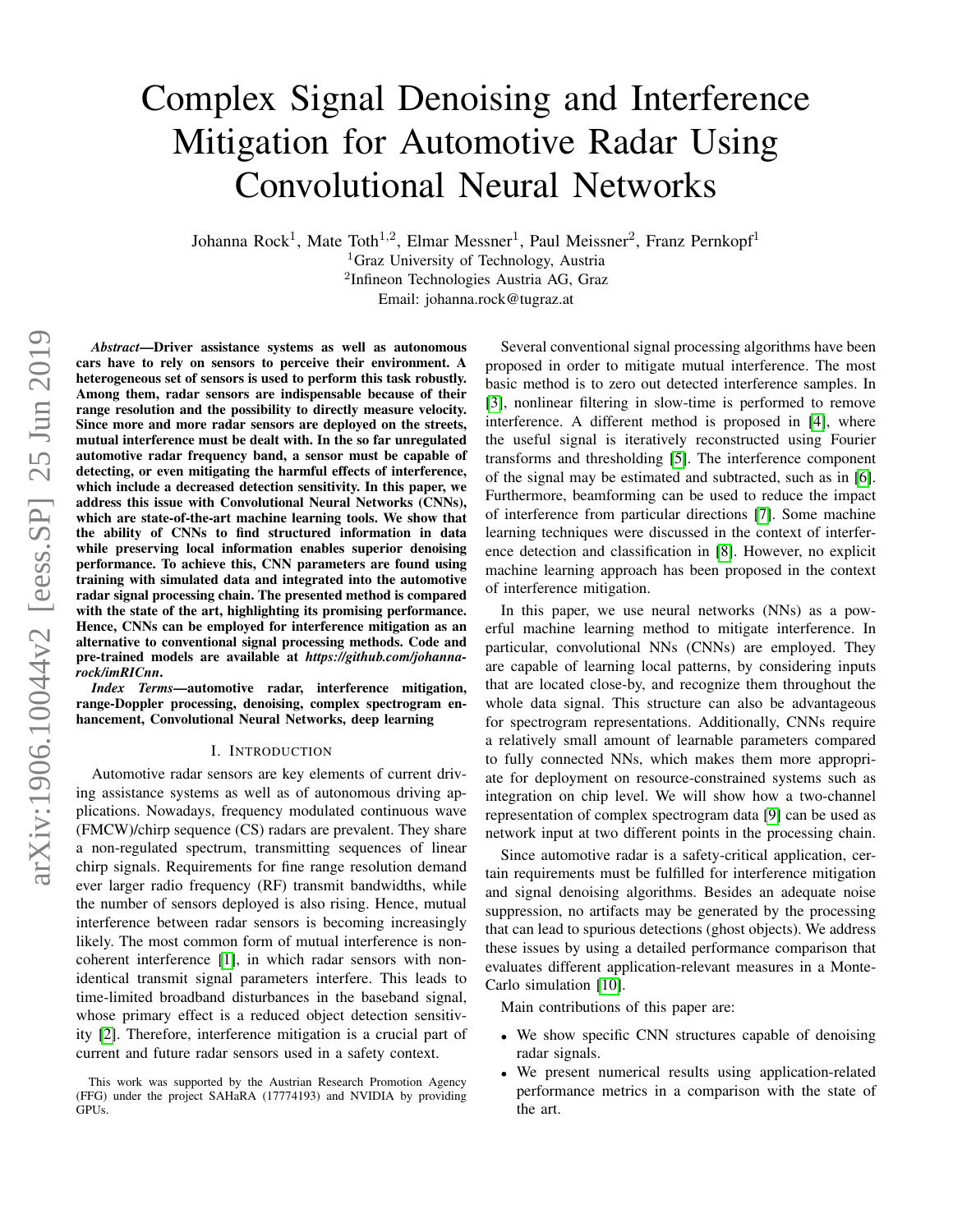<span id="page-1-0"></span>

Fig. 1: Block diagram of a basic FMCW/CS radar processing chain. Dashed boxes indicate the locations of optional interference mitigation steps, including our proposed methods. The signal at every point in the chain is labeled according to the variable names used in this paper.

• We show that an excellent level of noise reduction and hence an improvement of detection sensitivity can be achieved.

#### II. SIGNAL MODEL

<span id="page-1-2"></span>Fig. [1](#page-1-0) illustrates the *range-Doppler (RD) processing* chain in a conventional FMCW/CS radar. First, the radar sensor performs a measurement by transmitting a sequence of linearly RF modulated chirp signals, also called *ramps*. For each ramp, the received object reflections are then mixed, i.e. multiplied, with the transmit signal. This way the according time delays, and hence range information, are translated into corresponding constant frequency sinusoidals. The signal after mixing is limited by the *intermediate frequency (IF)* bandwidth of the receiver and therefore termed the *IF signal*. The velocity (Doppler) information is estimated by evaluating the rate of ramp-wise linear phase change of the received IF signal. More detailed descriptions as well as mathematical derivations of these principles can be found in [\[11\]](#page-7-10), [\[12\]](#page-7-11).

From a data processing point of view, the received IF signal consists of  $N$  time domain samples for each of the M transmitted ramps. Hence, it can be interpreted as a twodimensional data matrix  $s_{IF}[n, m]$  with the corresponding indices n and m, also called *fast-* and *slow-time*, respectively. Essential processing steps include discrete Fourier transforms (DFTs) over the fast and slow-time, to reveal distance and velocity information accordingly. The resulting two-dimensional spectrum  $S_{\rm RD}[n,m]$  ideally contains peaks at the objects' corresponding distances and velocities, which are then to be detected. In a system with multiple receive channels (antennas), additional information about the angle of arrival of object reflections can be extracted. This is done by evaluating the phase change of each object peak value over the receive channels by another DFT, yielding the socalled *angular spectrum (AS)*. Further processing steps are then performed in higher layers of the application and may include sensor fusion, tracking, or classification.

However, in addition to the object reflections, IF signals in real radar systems also contain disturbances in the form of receiver noise and (mutual) interference. Other radar sensors in the radio range act as *interferers* when transmitting inside the receiver IF bandwidth of the *victim radar*. Accounting for this, the model of the IF signal  $s_{IF}[n, m]$  can be written as

<span id="page-1-1"></span>
$$
s_{\text{IF}}[n,m] = \sum_{o=1}^{N_{\text{O}}} s_{\text{O},o}[n,m] + \sum_{i=1}^{N_{\text{I}}} s_{\text{I},i}[n,m] + \upsilon[n,m], \quad (1)
$$

where  $s_{\text{O},o}[n,m]$  is the signal component of the  $o^{th}$  object reflection,  $N_{\text{O}}$  denotes the number of objects,  $s_{\text{I},i}[n,m]$  is the signal component of the  $i^{th}$  interferer assuming  $N_I$  interferers, and  $v[n, m]$  is a receiver noise term. Receiver noise is modeled as AWGN, while mutual interference generally causes burstlike disturbances in time domain corresponding to broadband disturbances in frequency domain [\[1\]](#page-7-0), [\[13\]](#page-7-12).

State-of-the-art ("classical") interference mitigation methods are mostly signal processing algorithms that are applied either on the time domain signal  $s_{IF}[n, m]$  or on the frequency domain signal  $S_{\rm R}[n,m]$  after the first DFT. The two NN-based methods presented in this paper are applied at two different steps in the radar signal processing, i.e.,

- 1) Range-Profile Denoising (RPD): Denoising of rangeprofiles after the first DFT.
- 2) Range-Doppler Denoising (RDD): Denoising of range-Doppler maps after the second DFT.

#### III. METHODOLOGY

<span id="page-1-3"></span>The proposed denoising and interference mitigation network architecture is based on CNNs. We investigate two different denoising approaches, RPD and RDD, as shown in Fig. [1.](#page-1-0) Furthermore, we use either one input channel for the logmagnitude spectrogram (LMS) or two channels, i.e. the real and imaginary parts of the complex-valued spectrogram (RIS). The underlying goal is the same, namely, to reduce the impact of both noise and interference in order to enable a reliable detection of object parameters at a large sensitivity.

## *A. Model architecture*

The proposed CNN architecture (see Figs. [2](#page-2-0) and [3\)](#page-2-1) consists entirely of convolutional layers. The first layer uses the convolution operation and a *ReLu* [\[14\]](#page-7-13) activation function, while subsequent layers include *Batch Normalization* [\[15\]](#page-7-14), the convolution operation and the *ReLu* non-linearity, except the last layer which uses a linear activation function instead.

The model architecture differs slightly for the two approaches RPD and RDD. RPD is applied to one-dimensional data  $(1 \times N)$  and therefore uses one-dimensional kernels. RDD has two-dimensional input samples, i.e.  $N \times M$  patches, and uses square kernels. In both approaches, zero-padding is used for the values at the outer boundaries, such that the inputs and outputs for each layer have the same dimensionality.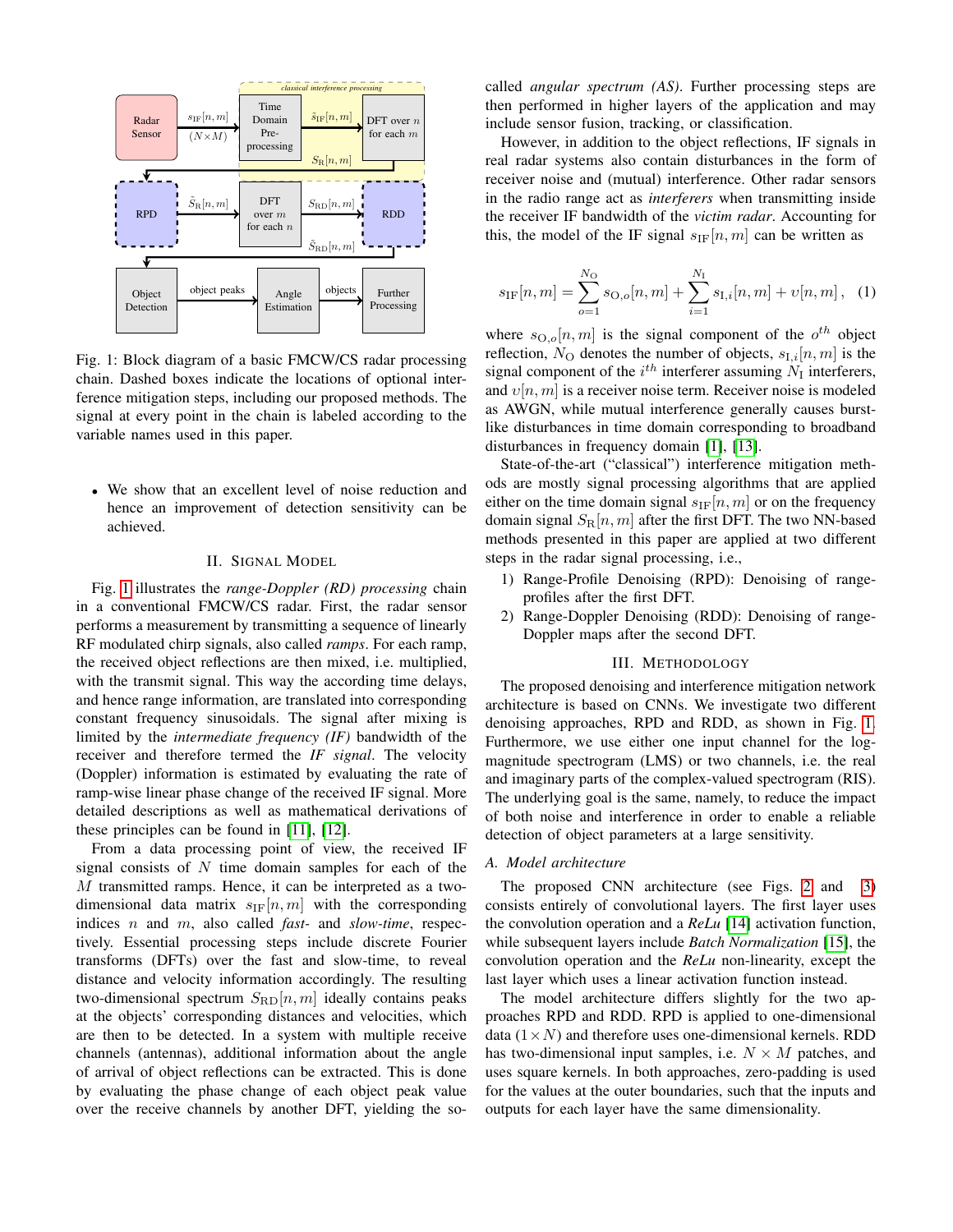<span id="page-2-0"></span>

Fig. 2: Proposed CNN architecture for radar signal denoising. It uses *ReLu*, *Batch Normalization (BN)* and the convolution operation conv $(i, o, s_1 \times s_2)$ ; see Fig. [3](#page-2-1) for details on the convolution operation.

<span id="page-2-1"></span>

Fig. 3: Schematic representation of the convolution operation conv $(i, o, s_1 \times s_2)$ , where i is the number of input channels, o is the number of kernels, and thus output channels, and  $s_1 \times s_2$ is the kernel size. The convolution with a kernel is indicated by ∗.

# *B. LMS versus RIS Denoising*

We compare denoising with LMS and RIS inputs with focus on performance, memory requirements and application relevance. Denoising LMS can be used for object detection tasks but not for further processing based on the complex spectral values, because the phase information is lost. In RD LMS denoising, the original data, which was not processed by the NN, can be used for further AS calculations. With RIS inputs on the other hand, the denoised spectra can also be directly used for further processing, thus for the RD calculation in RP denoising or the AS calculations in RD denoising.

RDD with e.g. six layers and sixteen kernels with size  $3 \times 3$ requires 10002 parameters for RIS and 9713 parameters for LMS inputs, this corresponds to a reduction of only 2.8 %. A comparable architecture for RPD, i.e. eight layers and eight kernels with size  $1 \times 41$ , requires 17210 parameters for RIS denoising. See Section [V](#page-4-0) for a more detailed performance comparison.

# *C. Data Preprocessing*

Prior to model training and evaluation the data samples are standardized, to increase learning capability and model robustness. Two methods are investigated: *Zero-Mean Unit-Variance Scaling (ZMUVS)* and *Complex Standard Scaling (CSS)* [\[16\]](#page-7-15). In both approaches the complex data points are translated to zero-mean, while for ZMUVS the data points are then scaled to unit-variance and for CSS the data points are scaled to the standard normal complex distribution using the inverse square root of the covariance matrix of real and imaginary values.

## <span id="page-2-2"></span>*D. Loss functions*

The loss function defines the similarity of NN-outputs to the NN-targets, thus represents the learning goal. We evaluate the following measures:

- The *Mean Squared Error (MSE)* is calculated from the real and imaginary parts of the values of the complex spectrogram.
- The *Signal-to-interference-plus-noise-ratio (SINR)* is the proportion of signal power compared to the noise floor, where the latter is given by both, noise and interference.
- The *Weighted MSE* is determined as convex combination of the MSE of the complex spectrum, and the magnitude and phase of object peaks.

# *E. Training Setup*

The *Adam* [\[17\]](#page-7-16) algorithm is used for training with a learning rate of 0.00005 and two input samples per batch.

# IV. EXPERIMENTAL SETUP

<span id="page-2-3"></span>In our experiments, we use simulated FMCW/CS radar signals, which gives us access to interfered data and their corresponding clean equivalent. The basic receive IF signal is generated according to [\(1\)](#page-1-1) and processed as described in Section [II.](#page-1-2) The resulting signals depend on the parameters of the random scenarios, which are generated according to uniform distributions  $U(min, max)$  in the respective domains. Among these parameters are the number of objects  $\mathcal{U}(1, 20)$ and for each object the distance  $U(0m, 153m)$  and velocity  $U(-20 \text{m/s}, 20 \text{m/s})$  relative to the radar, such that all object parameters lie within the radar's limits.

The interferer parameters are uniformly sampled within the ranges depicted in Table [I.](#page-3-0) The SIR and SNR are used to scale the interference and noise powers relative to the object signal power respectively, when generating the interfered and noisy time domain signal  $s_{IF}[n, m]$ . The victim radar parameters are kept constant and chosen as shown in Table [II.](#page-3-1) Fig. [4](#page-3-2) shows a RD map processed from simulated data from a scenario with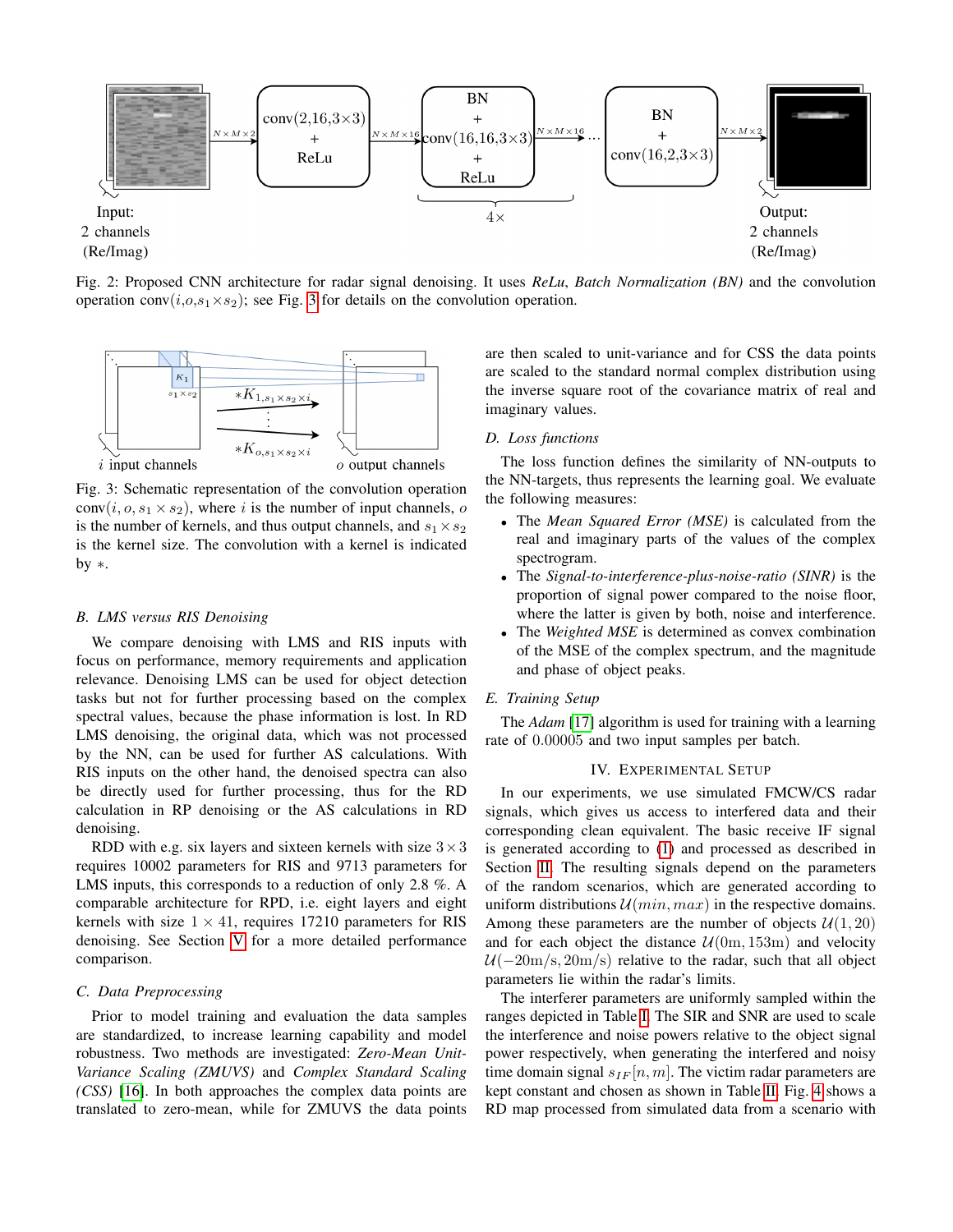<span id="page-3-0"></span>TABLE I: Ranges of interference and noise parameters.

| Parameter      |                              | Lower limit | Upper limit |
|----------------|------------------------------|-------------|-------------|
| $N_{\rm I}$    | Number of interferers        |             |             |
| $f_{0,\rm{I}}$ | Sweep start frequency        | 75.8GHz     | 76.2GHz     |
| $B_{I}$        | Sweep bandwidth              | 0.6GHz      | 1.4GHz      |
| $T_{\rm I}$    | Sweep duration               | $40\mu s$   | $46\mu s$   |
| <b>SIR</b>     | Signal-to-interference-ratio | $-20dB$     | $-60dB$     |
| <b>SNR</b>     | Signal-to-noise-ratio        | $-10dB$     | $+10dB$     |

<span id="page-3-1"></span>TABLE II: Victim radar and signal processing parameters.

| Parameter     |                                    | Value     |
|---------------|------------------------------------|-----------|
| $f_{0,V}$     | Sweep start frequency              | 76GHz     |
| $B_{V}$       | Sweep bandwidth                    | 1GHz      |
| $T_{V}$       | Sweep duration                     | $48\mu s$ |
| $B_{\rm IFV}$ | IF bandwidth                       | 20MHz     |
| N             | Number of fast-time samples        | 1024      |
| M             | Number of slow-time samples/ ramps | 128       |
| A             | Number of antennas                 | 8         |
| w             | Window type                        | Hann      |

eight objects, where Fig. [4\(a\)](#page-3-3) shows an interfered signal and Fig. [4\(b\)](#page-3-4) shows the corresponding clean data.

#### *A. Data Sets*

Three separate data sets are used for training, validation and testing the models. The data sets contain samples of 2000 scenarios, i.e. RPs or RD maps, for training, and 250 scenarios for validation and testing each. Data from a single scenario are exclusively contained either in the training, validation or test set.

# <span id="page-3-5"></span>*B. Performance Measures*

For performance evaluation, we examine different quantitative and qualitative measures, which cover two fundamental aspects of object detection in chirp sequence radar processing [\[10\]](#page-7-9):

- The *detection probability* gives the chance that an object is detected on the RD map.
- The *determination of detected object properties* is defined through the correctness of object location on the RD map as well as object resolution and peak distortion, which

<span id="page-3-3"></span><span id="page-3-2"></span>

<span id="page-3-4"></span>Fig. 4: Exemplary range-Doppler magnitude spectra in dB of a scenario with eight objects.

provide information about the object's radar cross section and thus its physical characteristics.

The goal of interference mitigation is to maximize the detection probability while avoiding modifications in object properties, i.e. the object peak's magnitude and phase.

*1) Quantitative measures:* The *signal-to-interference-plusnoise ratio (SINR)* directly relates to the detection probability. It is defined through the ratio of signal power at the object peaks compared to the noise floor. In the two-dimensional case, i.e. in the range-Doppler domain, for multi-object scenarios the SINR is defined as:

$$
\text{SINR} = 10 \log \left( \frac{\frac{1}{N_O} \sum_{\{n,m\} \in \mathcal{O} } \left| \tilde{S}_{\text{RD}}[n,m] \right|^{2}}{\frac{1}{N_N} \sum_{\{n,m\} \in \mathcal{N}} \left| \tilde{S}_{\text{RD}}[n,m] \right|^{2}} \right), \quad (2)
$$

where  $n$  and  $m$  are row and column indices of the RD matrix,  $\mathcal O$  is the set of object peaks and  $\mathcal N$  is the set of  $N_N$  noise cells. Noise cells are defined to have a minimum distance to each object peak depending on the bin width in distance and velocity domain as well as the physical resolution of the radar. In the one-dimensional case, thus for AS evaluation, the SINR is defined analogously.

The *error vector magnitude (EVM)* gives information about the detected object properties. It is defined as the magnitude of the error vector between the clean RD map  $S_{\rm RD}$  and the denoised signal  $\tilde{S}_{RD}$ , i.e. in a multi-object scenario:

$$
EVM = \frac{1}{N_O} \sum_{\{n,m\} \in O} \frac{|S_{\text{RD,clean}}[n, m] - \tilde{S}_{\text{RD}}[n, m]|}{|S_{\text{RD,clean}}[n, m]|}. \quad (3)
$$

*2) Qualitative measures:* During visual inspection of the RD map and the AS, we consider criteria such as object peak and noise floor intensity, object peak location, resolution and distortion as well as artifact appearances.

# <span id="page-3-6"></span>*C. Mitigation Methods Selected for Comparison*

A small number of the most well-known and promising state-of-the-art signal processing algorithms have been chosen for a comparative analysis. This also allows for a discussion of the properties of the NN-based approaches in a broader context of interference mitigation. A short summary of these methods is presented below.

*1) Zeroing:* Zeroing is selected as a baseline, since it is a simple and well-known method. Time domain samples of the IF signal, that are determined to be dominated by interference, are simply set to a value of zero. Its properties have been discussed in e.g. [\[18\]](#page-7-17).

*2) Iterative method with adaptive thresholding (IMAT):* IMAT [\[4\]](#page-7-3) is based on an initial zeroing step, eliminating interference. The resulting "gaps" in the signal are then interpolated in an attempt to fully reconstruct the object signal. This reconstruction is done by an iterative thresholding method making use of the theory of sparse sampling.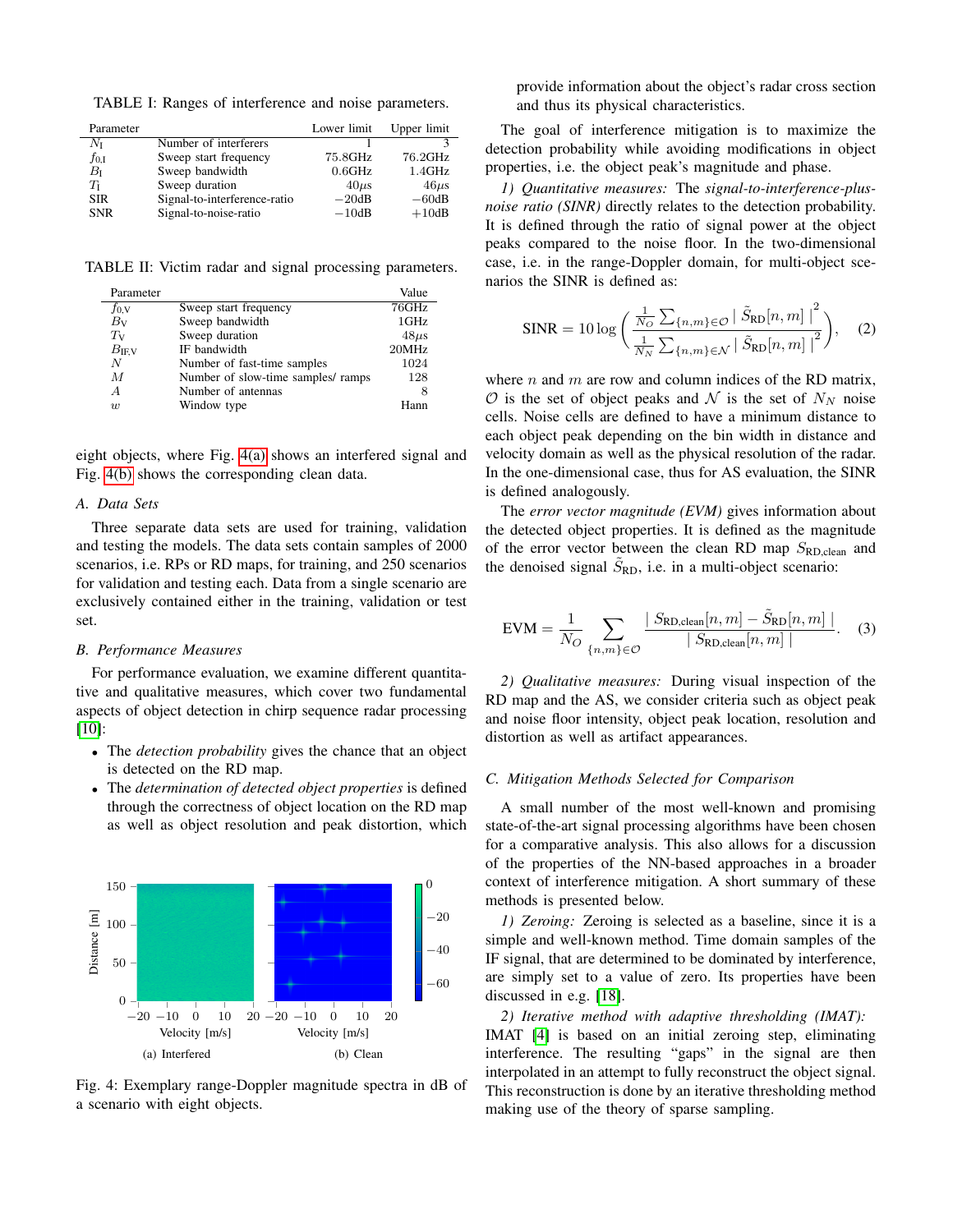*3) Ramp filtering (RFmin):* Ramp filtering [\[3\]](#page-7-2), as opposed to previously mentioned techniques, processes the signal after the first DFT. It exploits the sparsity and diversity of interference over the slow-time domain, using a non-linear filtering operation to achieve considerable interference as well as noise suppression. Several choices of filtering can be considered. In this work, a simple *minimum operator* is implemented.

Note that both zeroing and IMAT require the detection of interfered IF signal samples. In this paper, it will be assumed that this operation works perfectly. However, in general, errors in interference detection may have a strong impact on the performance of mitigation algorithms [\[10\]](#page-7-9). Ramp filtering, as well as the proposed novel approaches, are not directly based on an interference detection step.

## V. EXPERIMENTAL RESULTS

<span id="page-4-0"></span>The proposed NN-based architecture is evaluated in several steps: First, the optimal network architectures for RIS denoising are analyzed using the MSE loss function and ZMUVS as "basic" setup. The best performing architectures in terms of overall-performance and performance-complexity are further evaluated with respect to scaling methods, loss functions and according to their generalization capabilities. Second, the different proposed CNN-based approaches, i.e. RPD and RDD with LMS and RIS inputs, are evaluated and analyzed. Third, the best-performing CNN-based model is compared to stateof-the-art mitigation algorithms.

# <span id="page-4-2"></span>*A. Analysis of Optimal CNN-Architecture*

We used grid search to systematically find the best CNN architecture for RD RIS denoising, i.e. the number of layers (4, 6, 8), kernel sizes  $(1 \times 1, 3 \times 3, 5 \times 5, 7 \times 7)$  and number of kernels per layer (2, 8, 16, 32). The choice of the kernel size is a trade-off between object resolution in the denoised spectrogram and noise suppression. Larger kernels enable better denoising performance, but result in distortion of the peak shapes and thus a possible loss of resolution. We use ZMUVS and the MSE loss function for training the CNNs.

Fig. [5](#page-4-1) shows the SINR and EVM based performance comparison of all evaluated RD architectures for RIS inputs using MSE loss and ZMUVS. The SINR and EVM are illustrated in blue and red respectively, while the x-axis indicates the number of parameters of the NN-model. The best performing models are marked with A to F and listed in detail in Table [III.](#page-5-0) The best performance for RD RIS denoising (Model D) is obtained using a model with 6 layers, a kernel size of  $3 \times 3$ and 16 kernels per layer. Model A offers the best performancecomplexity trade-off with only four layers and two kernels with a size of  $3 \times 3$ . With an average SINR loss of only 3.8 dB, there is a parameter reduction of 98.4 % compared to Model D. However, the small model size comes with the cost of a high average EVM. This indicates a large distortion of the complex values of object peaks, which causes a notable decrease of SINR in the AS. For the other architectures listed in Table [III](#page-5-0) the EVM values appear to be small enough such

<span id="page-4-1"></span>

Fig. 5: CNN architecture performance comparison for RD RIS denoising using MSE loss and ZMUVS. Labels A-F refer to model parameters given in Table [III.](#page-5-0)

that other effects, e.g. the main- to side-lobe ratio of the AS peak, dominate the AS SINR.

Using similar parameter ranges except for one-dimensional kernels (5, 13, 21, 25, 31, 41, 43, 47, 51, 55, 61), the most suitable architecture for RP denoising has 6 layers, a kernel size of  $1 \times 41$  and 16 kernels per layer.

Data scaling has a strong impact on the training progress in terms of duration and stability. While CSS statistically results in stronger denoising performance when using MSE loss (on average additional 11.41 dB SINR), it does not seem to have any positive effects when using SINR loss. CSS has a slightly negative effect on the object peak values which results in an increased average EVM. ZMUVS on the other hand produces results with a lower average SINR, but it also has a lower average EVM. Additionally, CSS leads to a smoother and more stable learning improvement.

When analyzing the loss functions introduced in Section [III-D,](#page-2-2) we can see that the SINR loss produces the highest denoising performance for most models, but it fails to preserve phase information for further processing. For example when evaluating Model D with ZMUVS, it increases the SINR performance metric by an average of 17.58 dB compared to the MSE loss function. On the contrary the MSE loss takes the relation of imaginary and real values of the inputs into account, and thus better preserves object peak values. The *Weighted MSE* performs worse than the other loss functions, both in terms of SINR and EVM.

We use a second pair of training and validation data sets, that contain only up to two interferer, in order to investigate generalization capabilities. Thus we want to show how the trained network performs on a test set coming from a slightly different distribution, i.e. with three interferers, than the data seen during the training process. With an average SINR loss of 5.6 dB (Model A) and 23.89 dB (Model D) RD RIS denoising seems to generalize to similar data as seen during training. Even with a decreased SINR by 23.89 dB RD RIS denoising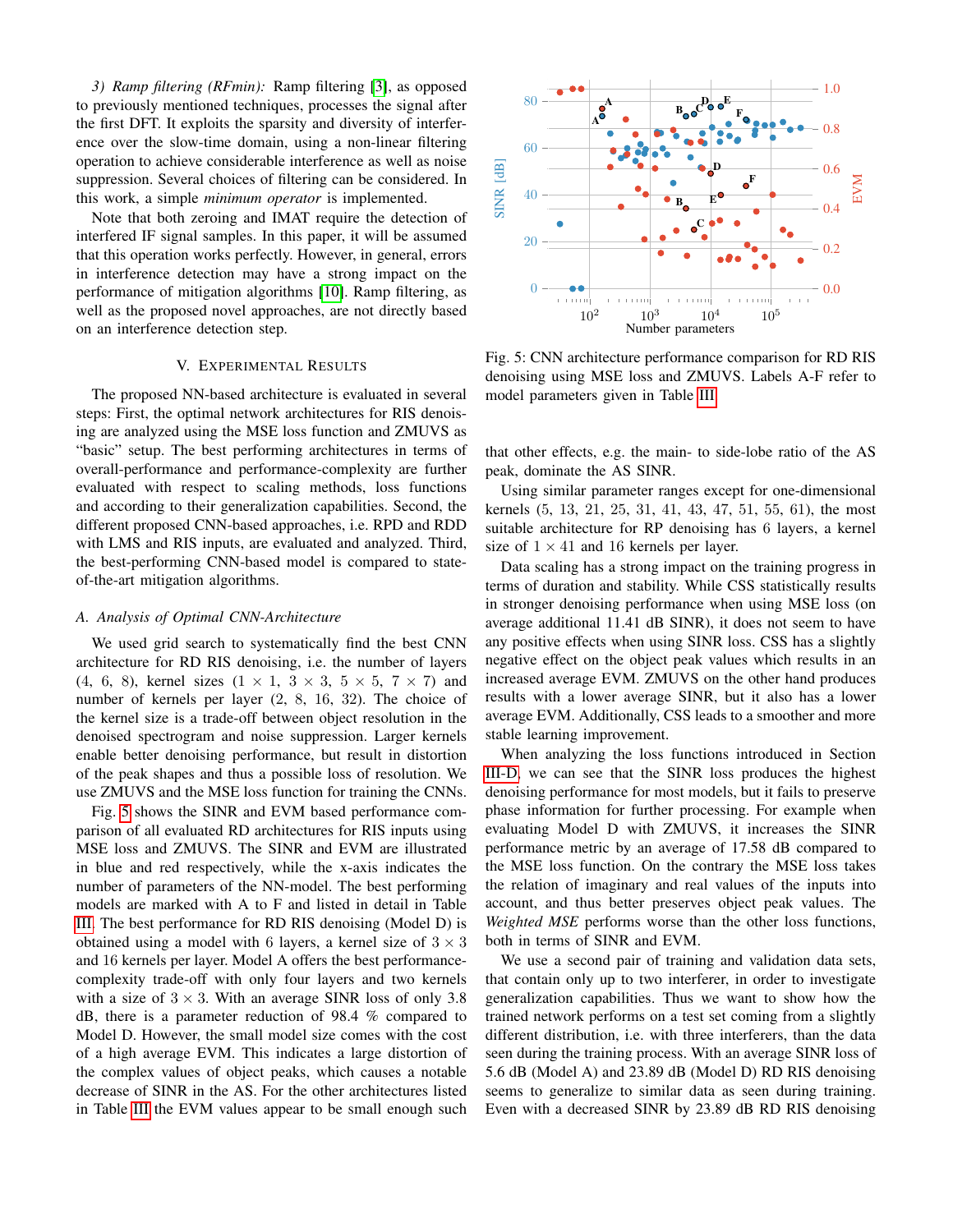<span id="page-5-0"></span>

| Model | Lavers | Kernels | Kernel Size    | Parameters | SINR (RD) | EVM (RD) | SINR (AS) |
|-------|--------|---------|----------------|------------|-----------|----------|-----------|
| А     | 4      |         | $(3 \times 3)$ | 160        | 73.67     | 0.90     | 7.50      |
| в     |        |         | $(3 \times 3)$ | 3898       | 73.60     | 0.40     | 9.47      |
| C     | 4      | 16      | $(3 \times 3)$ | 5298       | 74.57     | 0.30     | 9.39      |
| D     |        | 16      | $(3 \times 3)$ | 10002      | 77.47     | 0.58     | 9.56      |
| Е     |        | 16      | $(3 \times 3)$ | 14706      | 77.78     | 0.47     | 9.54      |
| F     |        | 32      | $(3 \times 3)$ | 38434      | 72.20     | 0.51     | 9.43      |



Fig. 6: CDF of RD SINR of different CNN-based models.

0 50 100 150

 $x$  [dB]

outperforms the state of the art. However, the performance loss between the two models suggests that stronger regularization is required for bigger architectures.

#### <span id="page-5-2"></span>*B. Performance Analysis of CNN-based Approaches*

Probability P(SINR

<span id="page-5-1"></span>≤ $\widehat{x}$ 

The different CNN-based approaches as described in Section [III](#page-1-3) are analyzed using performance metrics as introduced in Section [IV-B.](#page-3-5) For RD LMS denoising and RD RIS denoising, we use Models A and D from Section [V-A,](#page-4-2) thus the best architectures in performance-complexity and overallperformance respectively. RPD is performed using the model described in Section [V-A.](#page-4-2) We use CCS and the MSE loss function for training the CNNs.

The performance is illustrated using the cumulative distribution function (CDF) of the respective metric. The values are computed from the test set in a Monte Carlo simulation as introduced in Section [IV.](#page-2-3) The interfered signal without mitigation (*interfered*) and the signal with only AWGN (*noisy*) are included as references.

Fig. [6](#page-5-1) shows the range-Doppler SINR performance of the different models. RD LMS denoising generally requires larger models in order to perform well. Model A with LMS fails to learn the denoising task, while Model D with LMS seems to perform quite well on average. However, the SINR CDF and visual inspections suggest that RD LMS denoising performs well on data with weak interference while the denoising performance drastically decreases on data with stronger interference. In severe cases, it completely fails to detect object

<span id="page-5-3"></span>

Fig. 7: CDF comparison of RD SINR with other techniques.

peaks contained in the RD map. Thus, this approach is rather unreliable and performs worse compared to the other CNNbased approaches.

RPD has a lower average SINR than the other approaches, but it shows remarkably low variance. This suggests, that RPD is a more stable approach, with a solid performance also on strongly interfered data.

RD RIS denoising results in a superior average SINR compared to the other approaches. Model A performs well on around 75 percent of the data samples despite its small model size. The SINR drops notably for the other 25 percent tough, which suggests that Model A is not capable of denoising a broad variety of interference. Model D on the other hand has an even stronger and also more reliable denoising performance than Model A, which becomes apparent especially for scenarios with stronger interference.

# *C. Comparative Analysis with Other Techniques*

The algorithms described in Section [IV-C](#page-3-6) were implemented in the simulation framework and evaluated using performance metrics from Section [IV-B.](#page-3-5) The results were statistically compared with the best-performing CNN-based method (RD RIS Model D) from Section [V-B.](#page-5-2)

Fig. [7](#page-5-3) shows the range-Doppler SINR performance of the selected techniques. Zeroing already considerably increases the SINR, since it removes interference completely (due to the perfect detection assumption), although it also removes parts of the object signal. IMAT is a natural improvement of zeroing, while ramp filtering can achieve an even larger noise

TABLE III: Best performing architectures for RD RIS denoising.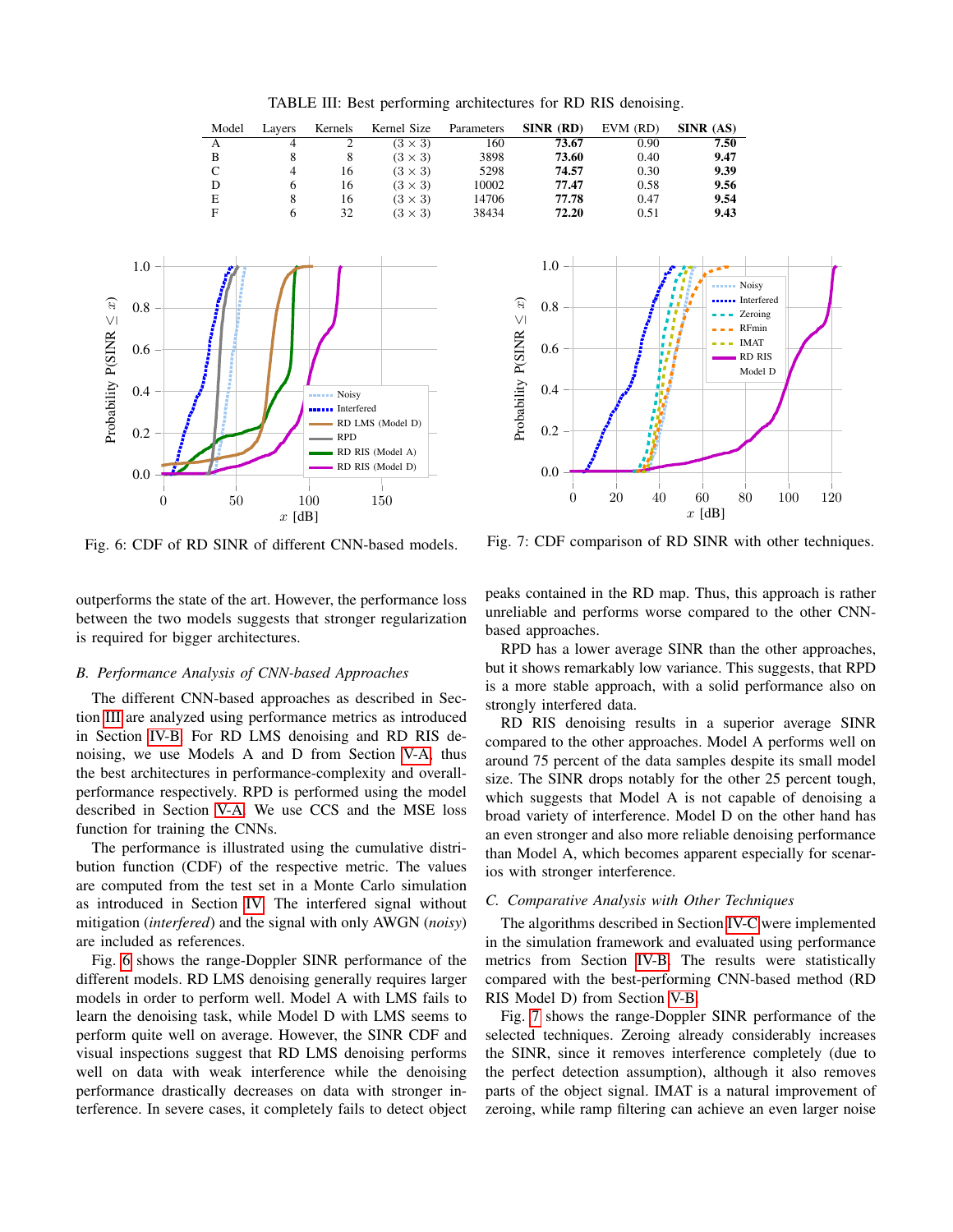<span id="page-6-0"></span>

Fig. 8: CDF comparison of RD EVM with other techniques.

<span id="page-6-1"></span>TABLE IV: Performance comparison with state-of-the-art interference mitigation methods.

| Signal         | SINR (RD) | $EVM$ $(RD)$ |
|----------------|-----------|--------------|
| <b>Noisy</b>   | 46.16     | 0.01         |
| Interfered     | 26.67     | 0.10         |
| Zeroing        | 40.42     | 0.08         |
| Ramp filtering | 46.50     | 0.15         |
| <b>IMAT</b>    | 43.20     | 0.03         |
| RD RIS Model D | 98.84     | 0.78         |

suppression due to the principle of its non-linear operation. RD RIS denoising results in a superior average SINR compared to all other approaches. In fact, it appears to implicitly detect object peaks, enabling it to maximally attenuate the surrounding noise. It is only in severely interfered scenarios that object peaks are not recognized, and thus suppressed. This is shown by the long tail of the SINR CDF.

Fig. [8](#page-6-0) shows the corresponding EVM performance. Due to its non-linear nature, ramp filtering performs the worst among conventional methods. IMAT performs the best, reducing the bias in object peak values introduced by zeroing. RD RIS denoising on the other hand yields much higher EVMs. This indicates that object value preservation cannot be reliably guaranteed by such a denoising method.

Table [IV](#page-6-1) shows the mean values of performance metrics over the simulated test scenarios. For the conventional methods, ramp filtering achieves the highest SINR at the cost of an elevated EVM, while IMAT can improve on the performance of zeroing and lower the EVM. RD RIS denoising outperforms all the conventional methods in terms of SINR, while the average EVM is considerably higher.

In order to illustrate the effects of the different mitigation methods, Figs. [9](#page-6-2) and [10](#page-6-3) show range- and velocity cuts of a RD map. The magnitude-normalized RD map of the first receive channel is plotted as a log-magnitude spectrum at a distance  $d = 7.9$ m and velocity  $v = 5.5$ m/s respectively. It can be noted that ramp filtering strongly suppresses noise, though mainly on the range axis. Zeroing and IMAT have almost the same effect for the visualized scenario. However, the previous statistical analysis shows that IMAT is superior,

<span id="page-6-2"></span>

Fig. 9: Range cut at velocity  $v = 5.5$ m/s, shown up to 40m. The object is located at a distance  $d = 7.9$ m as indicated by the vertical black marker.

<span id="page-6-3"></span>

Fig. 10: Velocity cut at distance  $d = 7.9$ m. The object is located at a velocity  $v = 5.5$ m/s as indicated by the vertical black marker.

especially regarding object peak value preservation. The RD RIS model enhances object peaks, while it strongly reduces the noise floor to a *constant* level. This reassures our presumption that the CNN-based denoising has an implicit thresholding effect.

In summary, CNN-based methods have superior noise and interference suppression capabilities compared to conventional algorithms. However, some exhibit a considerably high EVM which may lead to distortions in object peak values. Such distortions may have negative effects on further radar processing, such as on angular estimation or object classification. Due to these properties, the CNN-denoised signal is very well suited for object detection on the RD map while further processing can alternatively be performed using the non-mitigated object peak values.